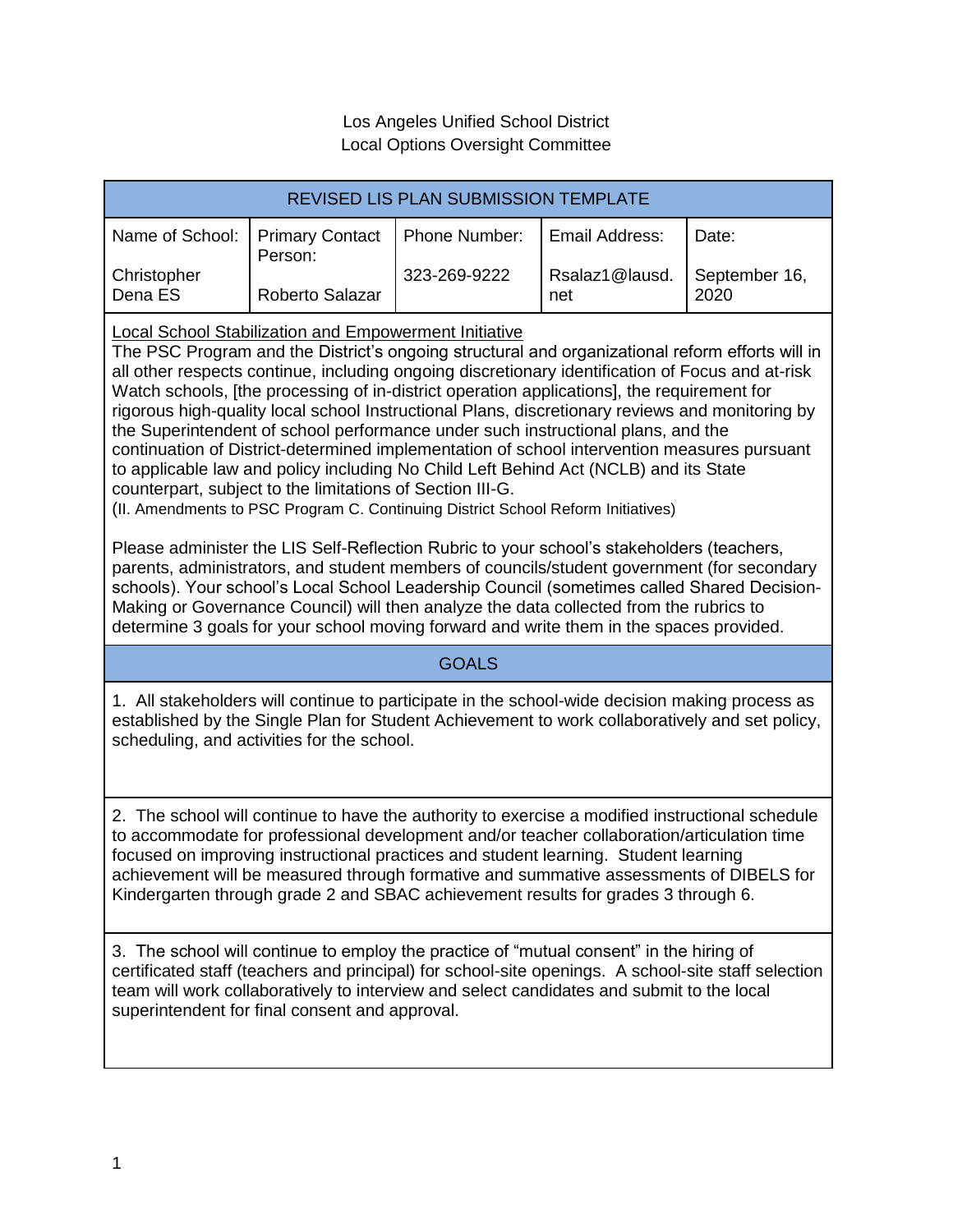**Waiver 1 - Re-adoption into the Local Initiative School Program autonomy** Continuation of any current special conditions/waivers already applicable to the school pursuant to SBM, ESBMM, Pilot or other arrangements.

Describe how your school used Waiver #1 to guide, measure and monitor your progress towards continuous improvement since becoming a LIS school.

How does your school plan to continue to use the **Re-adoption into the Local Initiative School Program** autonomy for continuous school improvement?

The staff of Christopher Dena Elementary School plan to utilize the Re-adoption of Local Initiative School Program to continue to focus on school improvement efforts. These efforts will include staff collaboration, articulation, planning, data analysis, goal setting, and leadership in a continuous improvement cycle of data-driven student achievement. Student data to be used will include DIBELS literacy results for assessments in the beginning of the year (BOY), middle of the year (MOY), and end of year (EOY). SBAC IABs will also be utilized as a formative assessment to gauge students' ongoing progress on the learning of grade level standards. Instructional modifications and corrections will be made by teachers from the feedback and data analysis attained from the formative assessments.

The SBAC summative assessments will be utilized to measure the attainment of learning goals and targets as well as to establish new student achievement goals for the school year.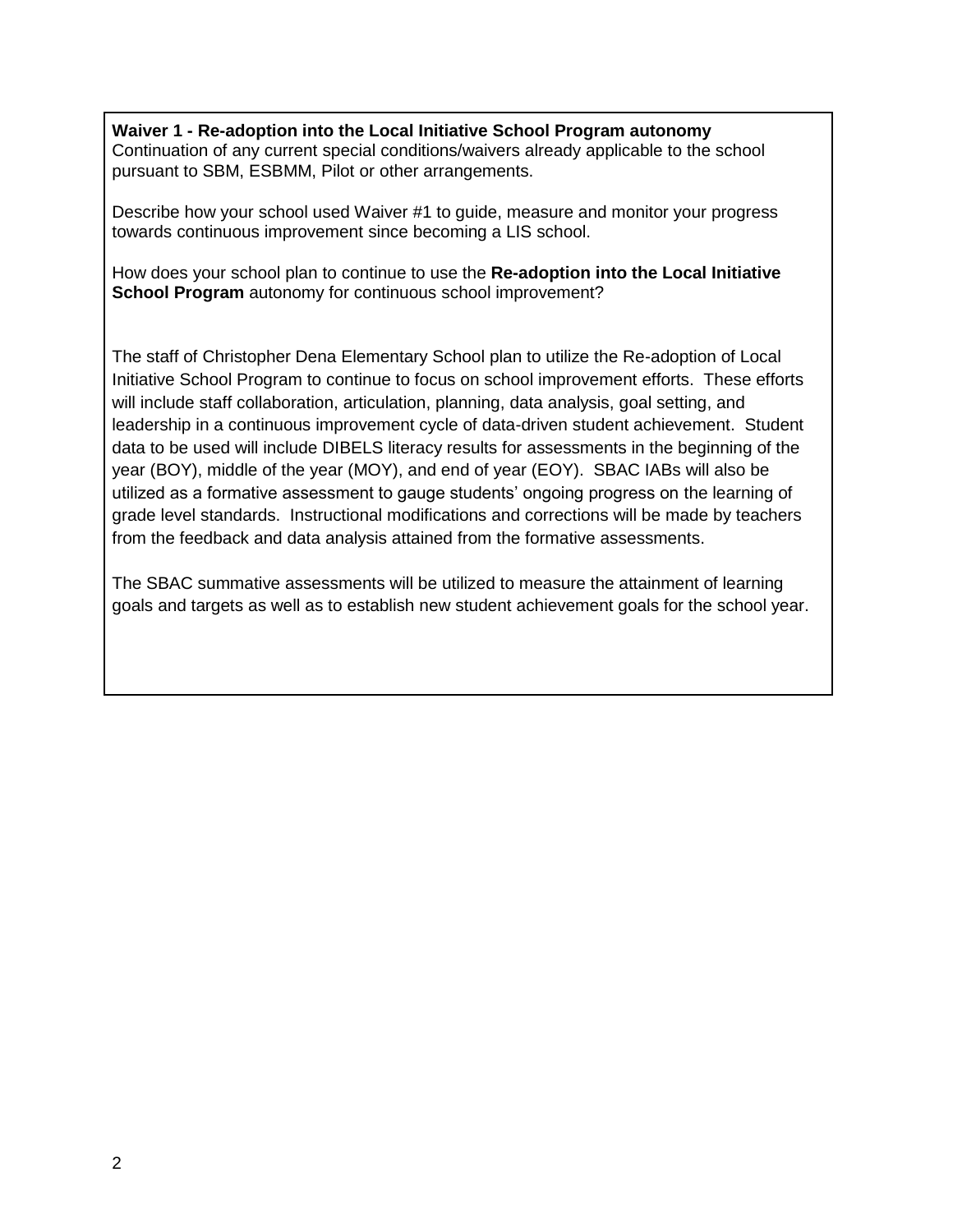## **Waiver 5 - Local Schedule and Strategies autonomy**

The authority and option to set their own school schedule for both staff and students, including modified daily instructional days/minutes, the school schedule of activities and events and special schedules such as those designed to accommodate additional prep time for elementary teachers. All of the above are subject to District-mandated annual number of school days and minimum annual instructional minutes, calendar requirements, and contractual pay in the case of additional required hours of regular daily instruction. (*All State and Federal mandates remain applicable, as well as court orders and consent decrees.)*

Describe how your school used Waiver #5 to guide, measure and monitor your progress towards continuous improvement since becoming a LIS school.

How does your school plan to continue to use the **Local Schedule and Strategies** autonomy for continuous school improvement?

The staff of Christopher Dena Elementary utilized Waiver #5 to guide the work of our entire school staff through collaboration, articulation, and professional development by the ongoing yearlong common planning time. Continuous improvement was measured as well as monitored by staff participation in common grade level planning, professional development, and implementation observations in classroom instructional practices.

Our school will continue to utilize the local schedule and strategies autonomy to work together as a cohesive collaborative team both in a horizontal structure (grade level alike) and vertical structure (across grade levels) for targeted articulation, planning, student data analysis, instructional planning, goal setting, and professional development.